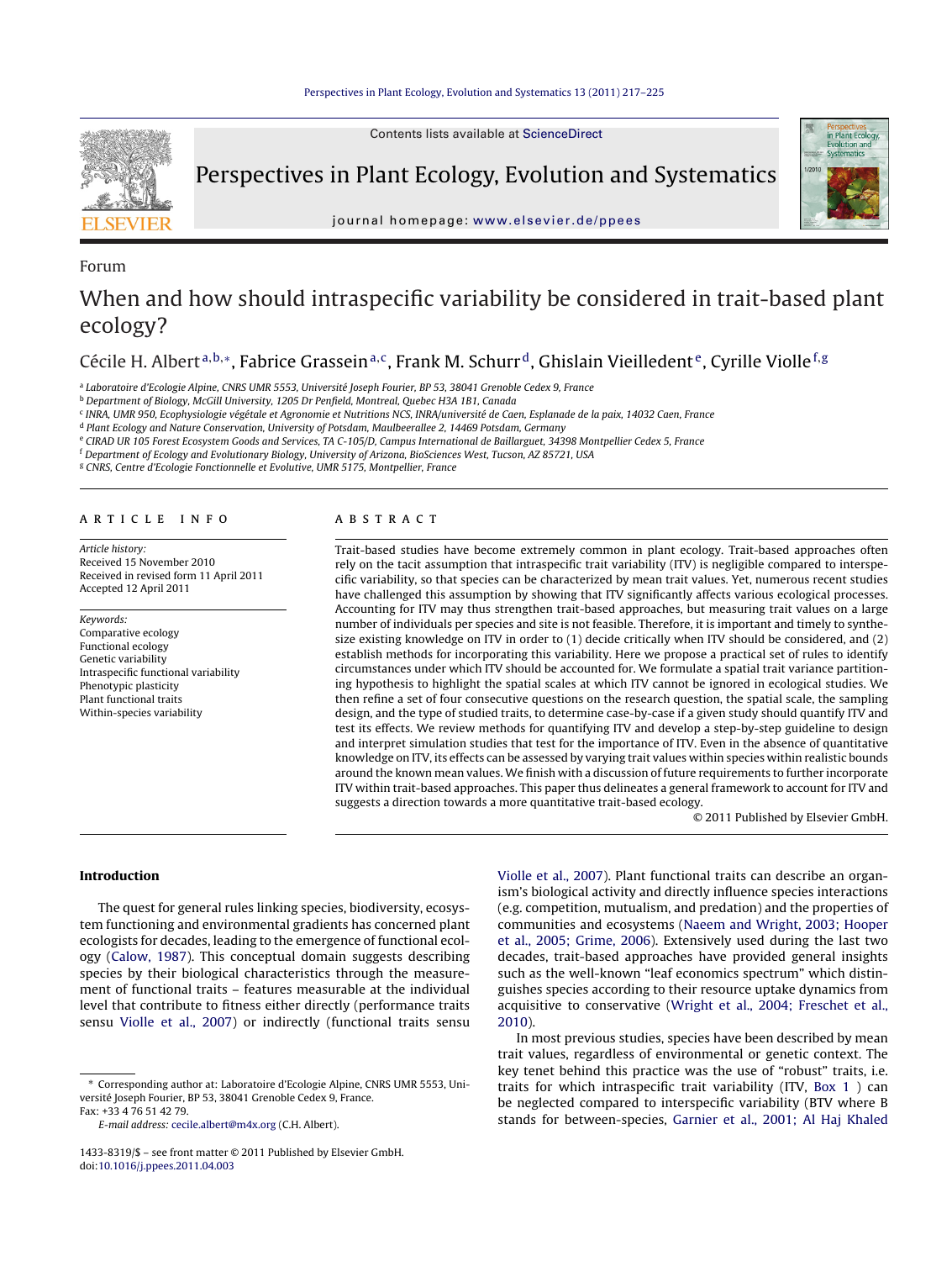## <span id="page-1-0"></span>**Box 1: What is intraspecific trait variability?**

## *Definition*

Intraspecific trait variability (ITV, also termed intraspecific functional variability or within-species trait variability) is the overall variability of trait values and trait syndromes (sets of trait values including trait trade-offs) expressed by individuals within a species. *Sources of ITV*

ITV expresses a species' ability to respond to environmental variation through two mechanisms [\(Geber](#page-7-0) [and](#page-7-0) [Griffen,](#page-7-0) [2003\):](#page-7-0) (1) Adaptation – Genetic variability is the phenotypic variability between individual genotypes ([Hughes](#page-7-0) et [al.,](#page-7-0) [2008\).](#page-7-0) Largely discussed in the evolutionary literature, genetic variability is at the same time the result of evolutionary processes (genetic drift, mutation, selection, migration) and the raw material for species future evolution ([Fisher,](#page-7-0) [1930\);](#page-7-0) (2) Acclimation or phenotypic plasticity is the potential of each individual genotype to produce multiple phenotypes under various environmental conditions [\(DeWitt](#page-7-0) et [al.,](#page-7-0) [1998\).](#page-7-0) It is the trait variability resulting from environmental heterogeneity in space, time or during an individual's lifetime ([Coleman](#page-7-0) et [al.,](#page-7-0) [1994\).](#page-7-0)

ITV results from both mechanisms and their interaction ([Scheiner](#page-8-0) [and](#page-8-0) [Lyman,](#page-8-0) [1991\)](#page-8-0) and cannot be restricted to the one or the other ([Coleman](#page-7-0) et [al.,](#page-7-0) [1994;](#page-7-0) [Grassein](#page-7-0) [et](#page-7-0) [al.,](#page-7-0) [2010\).](#page-7-0) Consequently, the same amount of ITV can result from different combinations of genetic and environmental variabilities [\(Bolnick](#page-7-0) et [al.,](#page-7-0) [2003\):](#page-7-0) few highly plastic genotypes, many non-plastic genotypes, or many plastic genotypes. Populations with such contrasting genetic compositions would then have similar trait values distributions but would be expected to have different short- and long-term responses to environmental changes.

#### *Structure of ITV*

ITV includes variability arising from different spatio-temporal scales and ecological organizational levels and can then be decomposed into three main components. (i) Population-level variability  $(ITV_{pop})$ : the differences in trait values between populations of a single species.  $ITV_{pop}$  can be due to different genotypic compositions of populations but also to the plastic response of genotypes to different environmental conditions (e.g. bioclimatic, disturbance, [Sandquist](#page-8-0) [and](#page-8-0) [Ehleringer,](#page-8-0) [1997\).](#page-8-0)  $ITV_{pop}$  also occurs temporally, all individuals within a population being affected simultaneously by a temporal variability in the environment, such as seasonality or between-years variability (e.g. for precipitation, [Turner](#page-8-0) et [al.,](#page-8-0) [2008\);](#page-8-0) population' mean trait value thus follows these fluctuations (see [Supporting](#page-7-0) [Information](#page-7-0) [for](#page-7-0) [an](#page-7-0) [example\).](#page-7-0) (ii) Between-individual variability (ITV<sub>BI</sub>) (or individual variability, [Bolnick](#page-7-0) et [al.,](#page-7-0) [2003\):](#page-7-0) the trait variability within a given population.  $ITV_{BI}$  can be due to the co-existence of different genotypes and also to different plasticity of these different genotypes to environmental conditions such as stress (e.g. soil pH), resources availability (e.g. water, light), disturbance (e.g. mowing) or biotic interactions (e.g. competition). (iii) Within-individual variability (ITV<sub>WI</sub>) (or intra-individual variability, [Bolnick](#page-7-0) et [al.,](#page-7-0) [2003\):](#page-7-0) the ability of trait values to vary within individuals (or clones for clonal species). ITV<sub>WI</sub> can be due to spatial heterogeneity (e.g. sun vs. shadow leaves, [Richardson](#page-8-0) et [al.,](#page-8-0) [2001\)](#page-8-0) and also to temporal variability through processes such as phenology (trait value depending on the season over one year), ontogeny (trait value depending on the age of a given organ or of the whole organisms, [Coleman](#page-7-0) et [al.,](#page-7-0) [1994\),](#page-7-0) or individual trait value responding to environmental variability over time (e.g. seasonality, climate change). Finally within-individual variability can be due to individual history, current trait values within the individual being influenced by former disease or disturbance that some organs have overcome.

For instance, [Albert](#page-7-0) et [al.](#page-7-0) [\(2010b\)](#page-7-0) found for Vaccinium myrtillus: 8% of ITV<sub>pop</sub>, 37% of ITV<sub>BI</sub> and 55% of ITV<sub>WI</sub> for leaf dry matter content (ratio of dry to fresh leaf mass).

## *Magnitude of ITV*

In higher plants, traits have been found to be unevenly variable. Leaf dry matter content (LDMC) has been found to be less plastic than specific leaf area (SLA, [Garnier](#page-7-0) et [al.,](#page-7-0) [2001;](#page-7-0) [Reich](#page-7-0) et [al.,](#page-7-0) [1999\),](#page-7-0) leaf pH has been found to have little variability ([Cornelissen](#page-7-0) [et](#page-7-0) [al.,](#page-7-0) [2011\).](#page-7-0) Traits associated with resource uptake seem to be largely variable ([Violle](#page-8-0) et [al.,](#page-8-0) [2009b\).](#page-8-0) Even reproductive traits that were thought to be less plastic [\(Schmid,](#page-8-0) [1992\)](#page-8-0) are more (e.g. seed nitrogen content) or less (e.g. seed mass) variable [\(Violle](#page-8-0) et [al.,](#page-8-0) [2009a\).](#page-8-0) Species are also not evenly variable and traits can display idiosyncratic response curves along abiotic gradients (see [Supporting](#page-7-0) [Information,](#page-7-0) [Albert](#page-7-0) et [al.,](#page-7-0) [2010b;](#page-7-0) [Cornelissen](#page-7-0) et [al.,](#page-7-0) [2003;](#page-7-0) [Mokany](#page-7-0) [and](#page-7-0) [Ash,](#page-7-0) [2008\).](#page-7-0)

et [al.,](#page-7-0) [2005;](#page-7-0) [McGill](#page-7-0) et [al.,](#page-7-0) [2006\).](#page-7-0) Three main reasons have led to the common thinking that ITV is much smaller than BTV (the ITV < BTV assumption, Reich et [al.,](#page-8-0) [1999;](#page-8-0) Wilson et al., 1999; [Garnier](#page-8-0) et [al.,](#page-8-0) [2001\):](#page-8-0) (1) the search for general patterns at the interspecific level [\(Wright](#page-8-0) et [al.,](#page-8-0) [2004\),](#page-8-0) (2) the establishment of standardized protocols [\(Cornelissen](#page-7-0) et [al.,](#page-7-0) [2003\)](#page-7-0) aiming at reducing ITV, (3) and the neglect of ITV in most trait databases ([Albert](#page-7-0) et [al.,](#page-7-0) [2010b\).](#page-7-0) Plant traits are however variable within species, depend-ing on genetic, developmental, and environmental factors [\(Bonnier,](#page-7-0) [1887;](#page-7-0) [Coleman](#page-7-0) et [al.,](#page-7-0) [1994\).](#page-7-0) In evolutionary biology it is even well established that ITV (genetic variability, see Box 1) is a necessary condition for species to adapt to environmental changes [\(Ridley,](#page-8-0) [2003\).](#page-8-0)

There is now increasing evidence challenging the ITV< BTV assumption and questioning whether or not it is a sufficient condition to ignore ITV in trait-based plant ecology. First, recent examples showed that this assumption is not always met ([Lecerf](#page-8-0) [and](#page-8-0) [Chauvet,](#page-8-0) [2008;](#page-8-0) [Messier](#page-8-0) et [al.,](#page-8-0) [2010\).](#page-8-0) For instance, [Messier](#page-8-0) et [al.](#page-8-0) [\(2010\)fo](#page-8-0)und approximately equal partitioning of variance in LDMC (leaf dry matter content) and LMA (leaf dry mass per fresh area) within and among tree species in tropical forests. Second, even when the ITV < BTV assumption is valid, ITV could still play a crucial role. For instance, in grassland communities, [Jung](#page-7-0) et [al.](#page-7-0) [\(2010\)](#page-7-0) demonstrated that the incorporation of ITV improves the detection of non-random community assembly mechanisms. In addition, ITV was found to have significant effects on various community and ecosystem processes. For instance, direct effects of ITV were shown on community assembly [\(Cornwell](#page-7-0) [and](#page-7-0) [Ackerly,](#page-7-0) [2009;](#page-7-0) [Jung](#page-7-0) et [al.,](#page-7-0) [2010\),](#page-7-0) nutrient cycles [\(Lecerf](#page-8-0) [and](#page-8-0) [Chauvet,](#page-8-0) [2008;](#page-8-0) but see [Crutsinger](#page-7-0) et [al.,](#page-7-0) [2009\)](#page-7-0) and crop resistance to disease [\(Garrett](#page-7-0) et [al.,](#page-7-0) [2009\).](#page-7-0)

When ITV should be accounted for in trait-based plant ecology is now open to debate [\(Kraft](#page-8-0) [and](#page-8-0) [Ackerly,](#page-8-0) [2009;](#page-8-0) [Lake](#page-8-0) [and](#page-8-0) [Ostling,](#page-8-0) [2009;](#page-8-0) [Bolnick](#page-8-0) et [al.,](#page-8-0) [2011\).](#page-8-0) It is still unrealistic and incompatible with labor and financial means generally available for ecological studies ([Baraloto](#page-7-0) et [al.,](#page-7-0) [2010\)](#page-7-0) to measure every trait value for every individual from every species within every type of ecosystem and in every environmental condition. Hence, in order to move toward a more predictive and quantitative science [\(Westoby](#page-8-0) [and](#page-8-0) [Wright,](#page-8-0) [2006\),](#page-8-0) functional ecology has to identify those circumstances under which it is important to quantify ITV. In the following, we propose practical decision rules to assess when it is important to account for ITV and a guideline to quantify ITV and test its ecological consequences.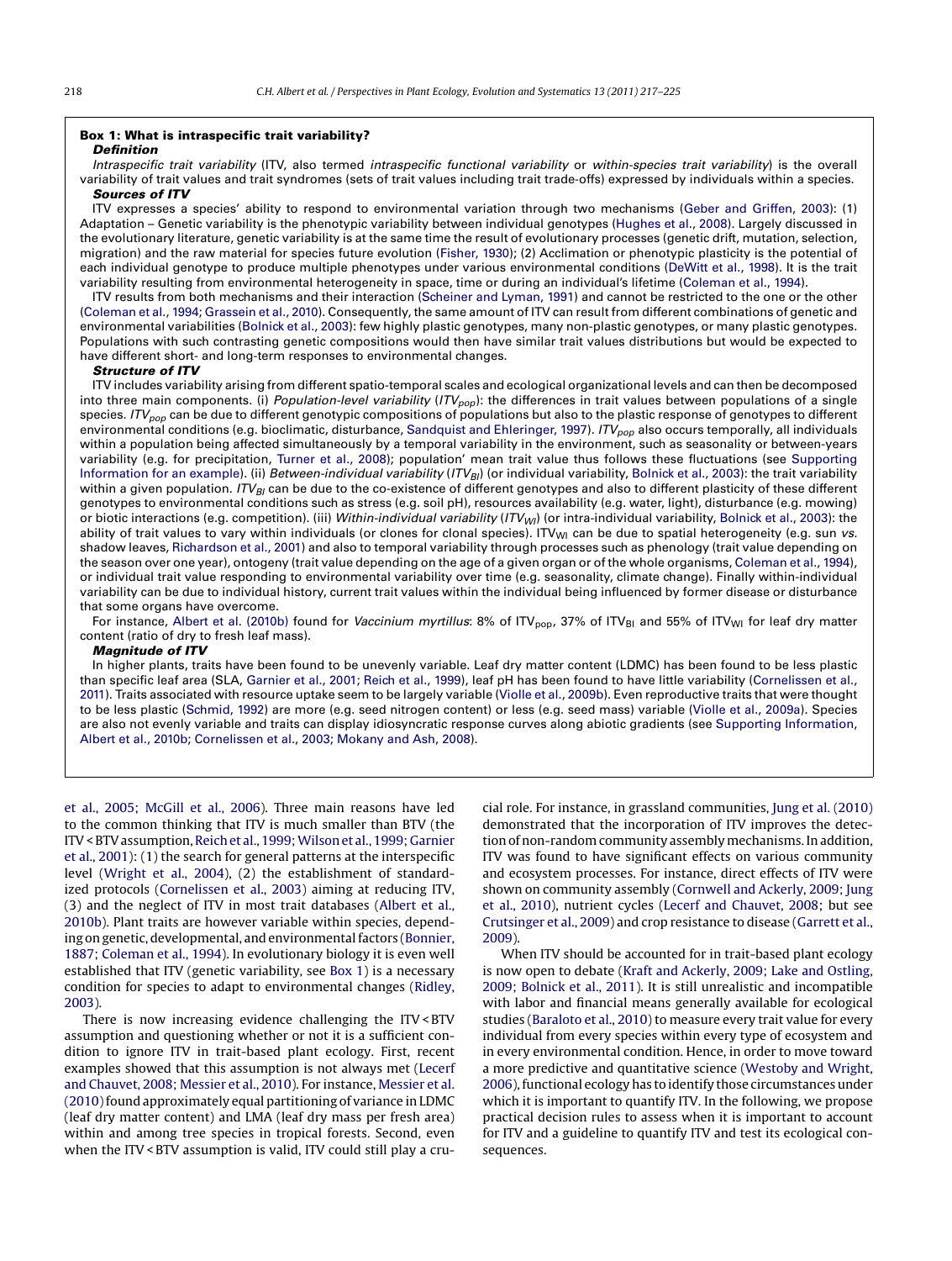

**Fig. 1.** Hypothetical changes in the magnitude of interspecific and intraspecific trait variability (BTV and ITV, respectively) over geographical scales (and a gradient of increasing environmental heterogeneity): the spatial variance partitioning (SVP) assumption. ITV is saturating when scale is widening, following an asymptotic function: for each study species, a broad scale means that its whole range is included and thus its whole potential ITV. Interspecific trait variability keeps on increasing, until the whole biosphere is included: studies at broader scales include contrasting biomes and the studied species are typically functionally more different. At broader scales, interspecific variability thus becomes relatively larger than ITV.

# **When should ITV be considered?**

Plant traits are unevenly variable ([Box](#page-1-0) [1\).](#page-1-0) However, knowing which traits are more or less variable is not enough to evaluate when ITV might affect the outcome of ecological studies. Indeed factors other than trait variability per se (ITV's magnitude), such as ITV's structure, play a crucial role in this effect (e.g. [Albert](#page-7-0) et [al.,](#page-7-0) [2011\).](#page-7-0) The particular circumstances under which it is important to quantify ITV should then be identified. In this section we give practical decision rules on when studies in functional plant ecology should consider ITV. As a basis for the derivation of these rules, we first formulate a general hypothesis about the relative importance of BTV and ITV across spatial scales. This hypothesis is developed along a spatial dimension only. Though important in general (see [Box](#page-1-0) [1](#page-1-0) and [Supporting](#page-7-0) [Information\),](#page-7-0) the temporal dimension of trait variation is not emphasized in the following section, since researchers are unlikely to measure traits across a wide range of temporal scales.

# Relative importance of BTV and ITV: a spatial trait variance partitioning hypothesis

Trait-based ecological studies encompass various geographical scales (from local to global) and various levels of biological organization (e.g. population, community, biome). We argue that the relative importance of ITV and BTV changes in a predictable way with the studied organizational and spatial scale. We term this hypothesis the 'spatial variance partitioning' (SVP) hypothesis (Fig. 1) and develop below its core tenets.

- (1) The extent of ITV saturates as the scale of study widens, following an asymptotic function. This is because widening the study scale tends to increase the environmental and genetic variability that is included [\(Box](#page-1-0) [1\).](#page-1-0) In particular at large scales, the entire environmental ranges of species are included and thus their whole potential ITV is considered [\(Violle](#page-8-0) [and](#page-8-0) [Jiang,](#page-8-0) [2009\).](#page-8-0)
- (2) The extent of BTV continues to increase with increasing spatial scale until the entire biosphere is included since studies

at broader scales include contrasting biomes and thus species with greater functional variation.

(3) At the community level, assembly rules ([Weiher](#page-8-0) [and](#page-8-0) [Keddy,](#page-8-0) [1999\)](#page-8-0) make it more complex to disentangle the relative magnitude of ITV and BTV, both being probably relatively low. Habitat filtering indeed reduces both ITV and BTV through adaptation to abiotic constraints ([Weiher](#page-8-0) [and](#page-8-0) [Keddy,](#page-8-0) [1999;](#page-8-0) [Jung](#page-8-0) et [al.,](#page-8-0) [2010\),](#page-8-0) while niche differentiation can reduce ITV (reduction of niche width through increasing species packing) and increase BTV [\(Gubsch](#page-7-0) et [al.,](#page-7-0) [2011\).](#page-7-0) Indeed, as stated by [MacArthur](#page-8-0) [and](#page-8-0) [Wilson](#page-8-0) [\(1967\),](#page-8-0) the limit of coexistence (limiting similarity) depends on the ratio between interspecific niche differences (defined by BTV) and species' niche width (i.e. ITV).

From these three tenets, it follows that at broadest (organizational or spatial) scales, BTV is relatively larger than ITV, whereas ITV gains in importance as the scale of study decreases. At intermediate spatial scales, ITV can be both higher (Fig. 1, options 2 or 3) or lower (option 1) than BTV, ITV and BTV both having relatively large magnitudes. As first evidence, [He](#page-7-0) et [al.](#page-7-0) [\(2009\)](#page-7-0) found in Chinese grasslands that both inter- and intraspecific variability explained substantial amounts of trait–trait relationships. Of course, this SVP assumption needs to be tested further, which might soon be doable through the development of more finely resolved trait databases ([Kattge](#page-7-0) et [al.,](#page-7-0) [2011\).](#page-7-0) It could be particularly valuable to identify the scales at which ITV becomes less important than BTV (i.e. the intersection point of the two curves in Fig. 1).

# When ecological studies should consider ITV: a user guideline

We offer a set of rules to guide the decision on when ITV should be accounted for in trait-based ecological studies. This guideline is based on four consecutive questions  $(Q_i, Fig. 2)$  $(Q_i, Fig. 2)$  $(Q_i, Fig. 2)$  which allow determining case-by-case whether ITV can be neglected in a given study.

First, one should ask  $(Q_1)$  whether the study explicitly encompasses ITV. This is especially the case (case A in [Fig.](#page-3-0) 2) (i) if ITV is concerned by selective pressures, so that traits may be subject to evolutionary changes such as in long-term biodiversity experiments (e.g. Park Grass experiment: [Silvertown](#page-8-0) et [al.,](#page-8-0) [2006\);](#page-8-0) (ii) if mean trait values are clearly not sufficient to adequately describe the process of interest compared to extreme values of traits, as in the case of long-distance seed dispersal by wind which may critically depend on the frequency of seeds with extremely low terminal falling velocities (illustration in [Box](#page-4-0) [2](#page-4-0) ); (iii) in studies focusing on trait variability, such as when we are interested in trait response curves along environmental gradients.

If these conditions are not met, one should address the second question  $(Q_2)$  related to the spatial scale of the study. (i) Global – According to the SVP hypothesis (see above) we can be confident ignoring ITV if the study extent is broad enough – i.e. encompasses high environmental heterogeneity, several biomes or entire species ranges (niches) (case B in [Fig.](#page-3-0) 2). In addition species composition little overlaps across sites. Studies dealing with plant functional strategies [\(Diaz](#page-7-0) et [al.,](#page-7-0) [2004\),](#page-7-0) leaf economic spectrum ([Wright](#page-8-0) et [al.,](#page-8-0) [2004\)](#page-8-0) or biogeography [\(Swenson](#page-8-0) [and](#page-8-0) [Weiser,](#page-8-0) [2010\)](#page-8-0) at global scale, and studies defining plant types for global vegetation modeling ([Sitch](#page-8-0) et [al.,](#page-8-0) [2003\)](#page-8-0) fall into this category. (ii) Regional – In the case of regional-scale studies encompassing intermediate levels of environmental variation, the SVP assumption predicts large magnitudes of both ITV and BTV (Fig. 1). We then suggest addressing question  $Q_{3a}$  regarding the way study species were chosen. For species-centered studies, species are selected according to the research question and study sites are consequently selected based on the presence of these species (as in [Albert](#page-7-0) et [al.,](#page-7-0) [2010a\).](#page-7-0)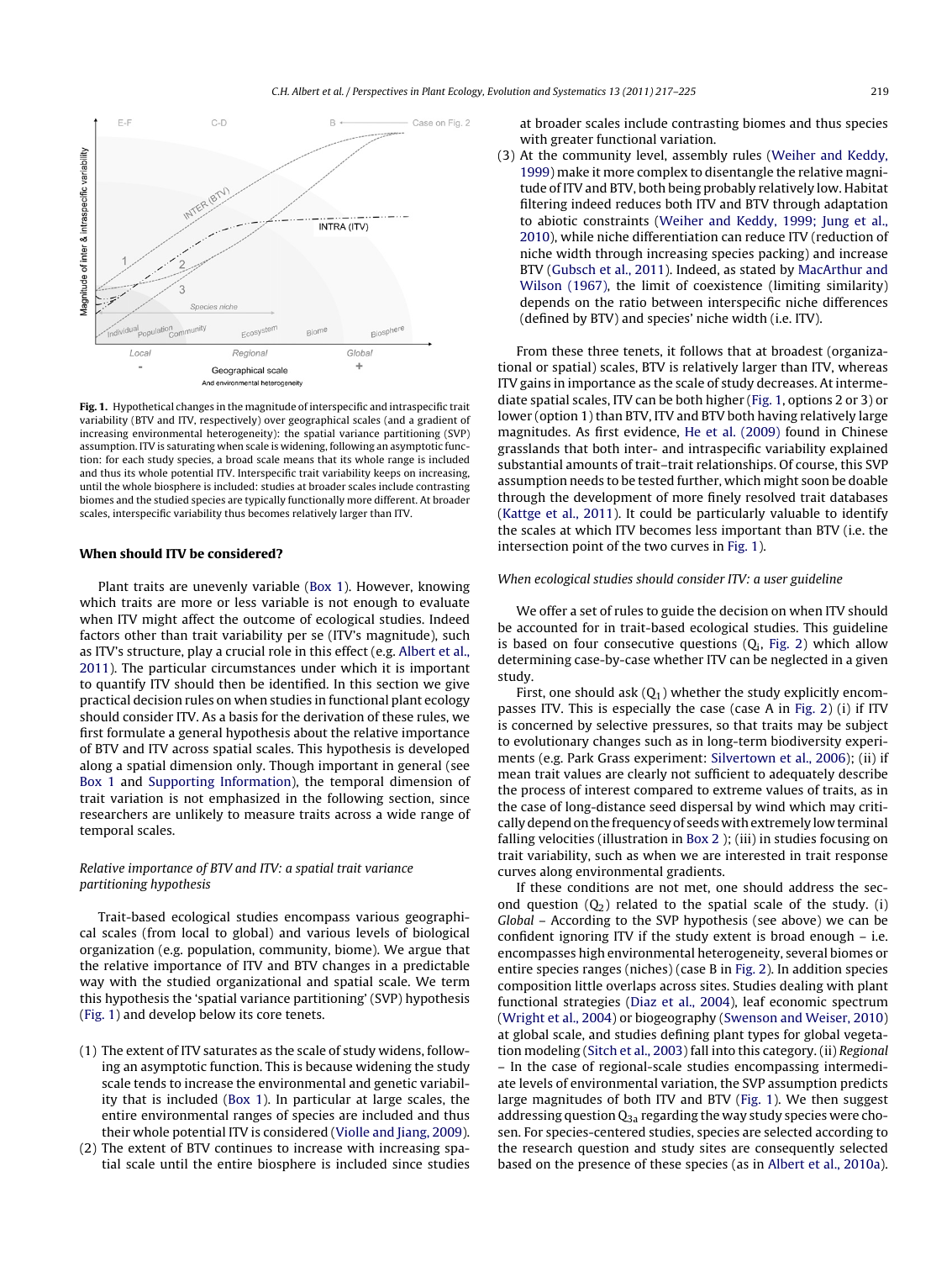<span id="page-3-0"></span>

Fig. 2. A guideline for when ecological studies should consider ITV. This guideline is based on four ordered major questions (Q<sub>i</sub>) which allow the determination, case-by-case, whether ITV can be neglected in a given study.

We then expect a large part of ITV to be included for the study species and consequently ITV to be relatively large compared to BTV. In this case, ITV should be considered (case C in Fig. 2). For site-centered studies, sites are selected according to the research question and study species are distributed across these sites (case D in Fig. 2, e.g. all the species present in several communities along an environmental gradient as in [Cornwell](#page-7-0) [and](#page-7-0) [Ackerly,](#page-7-0) [2009\).](#page-7-0) One can thus expect that BTV created by species turnover between sites is larger than ITV (but see [He](#page-7-0) et [al.,](#page-7-0) [2009\).](#page-7-0) For instance, in a Californian forest, [Cornwell](#page-7-0) [and](#page-7-0) [Ackerly](#page-7-0) [\(2009\)](#page-7-0) attributed 86% of the relationship between SLA (specific leaf area) and soil water content to species turnover and only 14% to ITV. In this latter case, the effect of ITV should at least be tested (see section below) or the question  $Q_{3b}$  be addressed (case D in Fig. 2). (iii) Local – In local scale studies, when the environment can be considered as homogeneous, we suggest addressing the question  $Q_{3b}$  concerning the study objectives and the variables under scrutiny (illustration in [Box](#page-4-0) [2\).](#page-4-0) If the study deals with response traits (traits associated with the response of plants to environmental factors, [Lavorel](#page-8-0) [and](#page-8-0) [Garnier,](#page-8-0) [2002\),](#page-8-0) ITV should be accounted for, or at least, its effects should be tested with simulation tests (see below, case E in Fig. 2). This is the case when studying community dynamics. The dynamics of interest may depend on the distribution of trait values of each species. This is particularly true when studying functional distances between species ([Jung](#page-7-0) et [al.,](#page-7-0) [2010\),](#page-7-0) distance-derived functional diversity indices [\(Cianciaruso](#page-7-0) et [al.,](#page-7-0) [2009;](#page-7-0) [Albert](#page-7-0) et [al.,](#page-7-0) [2011\),](#page-7-0) or when defining species niches [\(Sugiyama,](#page-8-0) [2003;](#page-8-0) [Violle](#page-8-0) [and](#page-8-0) [Jiang,](#page-8-0) [2009\).](#page-8-0) On the contrary, if the study deals with effect traits (traits that determine effects of plants on ecosystem function, [Lavorel](#page-8-0) [and](#page-8-0) [Garnier,](#page-8-0) [2002\),](#page-8-0) neglecting ITV and representing species by their mean trait values is a reasonable assumption (case F in Fig. 2, see [Box](#page-4-0) [2\).](#page-4-0) This is the case when dealing with ecosystem functioning at a given time ([Diaz](#page-7-0) et [al.,](#page-7-0) [2007\),](#page-7-0) which is chiefly determined by trait values of the dominant contributors to plant biomass (biomass ratio hypothesis, [Grime,](#page-7-0) [1998\)](#page-7-0) and thus predictable from the community biomass-weighted mean trait values (e.g. [Garnier](#page-7-0) et [al.,](#page-7-0) [2004\)](#page-7-0) that showed low sensitivity to ITV ([Lavorel](#page-8-0) et [al.,](#page-8-0) [2008;](#page-8-0) [Albert](#page-8-0) et [al.,](#page-8-0) [2011\).](#page-8-0) On the other hand, ITV should not be neglected when studying ecosystem functioning response over long time scales, because it implies species turnover and might be more influenced by the variance of the trait value distribution ([Norberg](#page-8-0) et [al.,](#page-8-0) [2001\).](#page-8-0)

## **How to account for ITV in plant ecological studies?**

When the guideline above suggests accounting for ITV or testing its effect in a trait-based plant ecology study (e.g. case E in Fig. 2), one should (1) quantify it and (2) test the sensitivity of the variable under scrutiny to ITV's effect with virtual simulation tests. The following section will develop and discuss these two points.

# Quantifying ITV

As we cannot account for every environmental and genetic factor in measuring traits, quantifying ITV in terms of response curves (or only in terms of magnitude, [Box](#page-1-0) [1\)](#page-1-0) for each trait in each species thus requires using partial data. Such data must be collected with appropriate protocols and analyzed with appropriate statistical methods.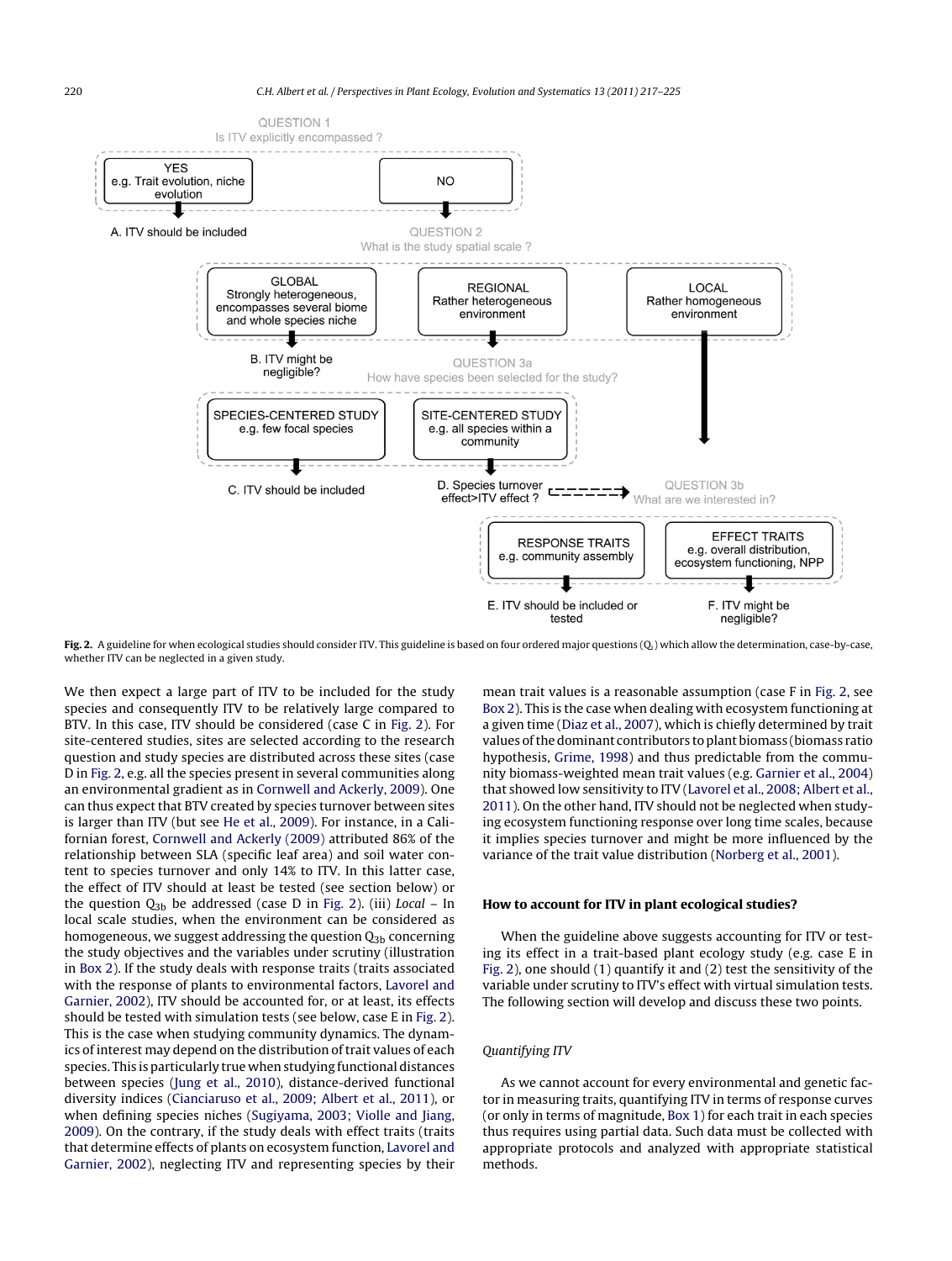#### <span id="page-4-0"></span>**Box 2: Simulation case studies**

## **1 – Modelling colonization of habitat fragments by wind-dispersed seeds**

Question – How might ITV in the terminal falling velocity of seeds (a key dispersal trait) affect the probability that wind disperses a seed to a habitat fragment located at a certain distance from the mother plant?

"When?" decision rules – Following the guideline in [Fig.](#page-3-0) 2, the answer to question 1 is YES (case A) since extremely low values of terminal velocity are known to enhance long distance dispersal by wind [\(Kuparinen](#page-8-0) et [al.,](#page-8-0) [2007\).](#page-8-0) Hence, it seems worthwhile to assess potential effects of ITV in this case.

Simulation example – Two key functional traits affect seed dispersal by wind: release height and the terminal velocity of seeds. When parameterized with mean values of these two traits for Lactuca serriola, a mechanistic model for seed dispersal by wind ([Katul](#page-8-0) et [al.,](#page-8-0) [2005\)](#page-8-0) predicts that the per-seed probability of reaching a given habitat fragment drops quickly with distance to the fragment (black full curve in Fig. 3). This changes drastically when one considers variability in the terminal falling velocity of individual seeds (while release height remains constant). ITV in this seed trait, which may arise from between-seed variation in morphology or mass, strongly increases the average probability of a seed to reach a distant habitat fragment (grey dotted curve in Fig. 3), even though the mean trait values remain unchanged.

Conclusion – The mechanistic model clearly shows that ITV cannot be neglected in this case study as results with and without ITV are markedly different. The reliable quantification of long-distance dispersal probabilities in L. serriola thus requires an estimate of ITV in terminal velocity [\(Schurr](#page-8-0) et [al.,](#page-8-0) [2007\).](#page-8-0) If one still decides not to account for ITV, one can use the mechanistic model to estimate the consequences of this decision: the probability of colonization over 800 m is 106-fold higher with ITV than without. This gives an estimation of the error made when neglecting ITV to estimate long distance dispersal.

**2 – Simulating trait distribution in a species assemblage** Question – How might ITV affect the distribution of trait values within a species assemblage?

"When?" decision rules – Following the guideline ([Fig.](#page-3-0) 2), one will answer NO to question 1 and LOCAL to question 2. As for question 3b, deciding whether to include ITV or not in the subsequent study depends on the study objectives.

Simulation example – Let us consider a virtual community with five co-occurring species and 100 individuals (Fig. [S2\).](#page-7-0) Species abundances are obtained from a uniform distribution between 0 and 100 and then divided by their sum. Species mean trait values follow a normal distribution  $N(18,18 \times 0.3)$ . How much ITV is there in the study system? How to proceed for multiple study species? All species are considered as evenly variable  $(CV = 0 \text{ or } 0.2)$ . How do traits vary? ITV is stochastic; trait values follow a normal distribution (only  $ITV_{BI}$ ).

Conclusion – The overall distributions of individuals' trait values with and without ITV are always fairly similar ([Fig.](#page-6-0) 4) but can be very different from the distribution of species mean trait values within the community [\(Fig.](#page-6-0) 4 middle or right). ITV has thus small effect on mean community properties that depends on community weighted mean trait (case F in [Fig.](#page-3-0) 2). In contrast, ITV strongly modifies the way dissimilarities between species are seen. Without ITV, the functional distance (or dissimilarity) between species 1 and species 5 is fixed, while with ITV dissimilarities between species 1 and 5 result in a distance distribution (inserts in [Fig.](#page-6-0) 4). ITV thus potentially has a strong effect on species coexistence and on the calculation of all indices derived from functional dissimilarities such as Rao quadratic entropy or other functional diversity indices (case E, [Fig.](#page-3-0) 2).

A third case study dealing with ITV in time is developed in [Supporting](#page-7-0) [Information.](#page-7-0)



**Fig. 3.** Effect of ITV in the terminal falling velocity of seeds on the probability that wind-dispersed seeds colonize a habitat fragment at a given distance (case study 1 in Box 2). The large figure compares predictions of a mechanistic model that ignore ITV (black full curve) with predictions assuming variability (grey dotted curve) in the terminal velocity of individual seeds (see insert).

### Data resources to quantify ITV

Information on functional traits stems from large databases, experiments under controlled conditions and from field sampling. These different sources of information differ in their suitability for quantifying ITV. (i) Large worldwide trait databases that emerged recently [\(Kattge](#page-7-0) et [al.,](#page-7-0) [2011\)](#page-7-0) generally contain trait data at the species, or at best at the population level, with little information on ITV. Moreover, traits are unevenly represented (few information for traits that are hard or expensive to measure, e.g. root length, nutrient contents for all organs,  $\delta^{13}$ C), ITV<sub>BI</sub> and ITV<sub>WI</sub> (respectively between-individual and within-individual variability, [Box](#page-1-0) [1\)](#page-1-0) poorly recorded and no genetic information is available. (ii) Experiments have the advantage of enabling trait measurements under controlled environmental conditions. However, experimental conditions may differ strongly from field conditions and can therefore lead to unrealistic data on ITV. For instance, [Mokany](#page-8-0) [and](#page-8-0) [Ash](#page-8-0) [\(2008\)](#page-8-0) showed strong differences in traits values (e.g. SLA, shoot biomass) between pots and field individuals and [Poorter](#page-8-0) [and](#page-8-0) [De](#page-8-0) [Jong](#page-8-0) [\(1999\)](#page-8-0) systematically observed lower SLA values (but same species ranking) in field than in laboratory conditions. (iii) Field sampling designed to determine the response curve of a trait along an environmental gradient can provide useful complementary information on ITV.

## Sampling protocols to accurately assess ITV

Standardized protocols have been developed for trait measurements [\(Weiher](#page-8-0) et [al.,](#page-8-0) [1999;](#page-8-0) [Cornelissen](#page-8-0) [et](#page-8-0) [al.,](#page-8-0) [2003;](#page-8-0) [Lavorel](#page-8-0) et [al.,](#page-8-0) [2008\),](#page-8-0) establishing how to select populations (e.g. populations in well-lit environments), individuals (e.g. healthy and sexually mature) and leaves (young but fully expanded without obvious damage: frost, disease, herbivory, [Cornelissen](#page-7-0) et [al.,](#page-7-0) [2003\).](#page-7-0) Specifically developed to study herbaceous species and to link functional diversity and ecosystem functioning, these protocols should now be extended to other life forms, in particular in trees where within-individual variability is high [\(Richardson](#page-8-0) et [al.,](#page-8-0) [2001;](#page-8-0) [Messier](#page-8-0) et [al.,](#page-8-0) [2010\).](#page-8-0) However, we believe that sampling methodology should depend on the study objectives [\(Albert](#page-7-0)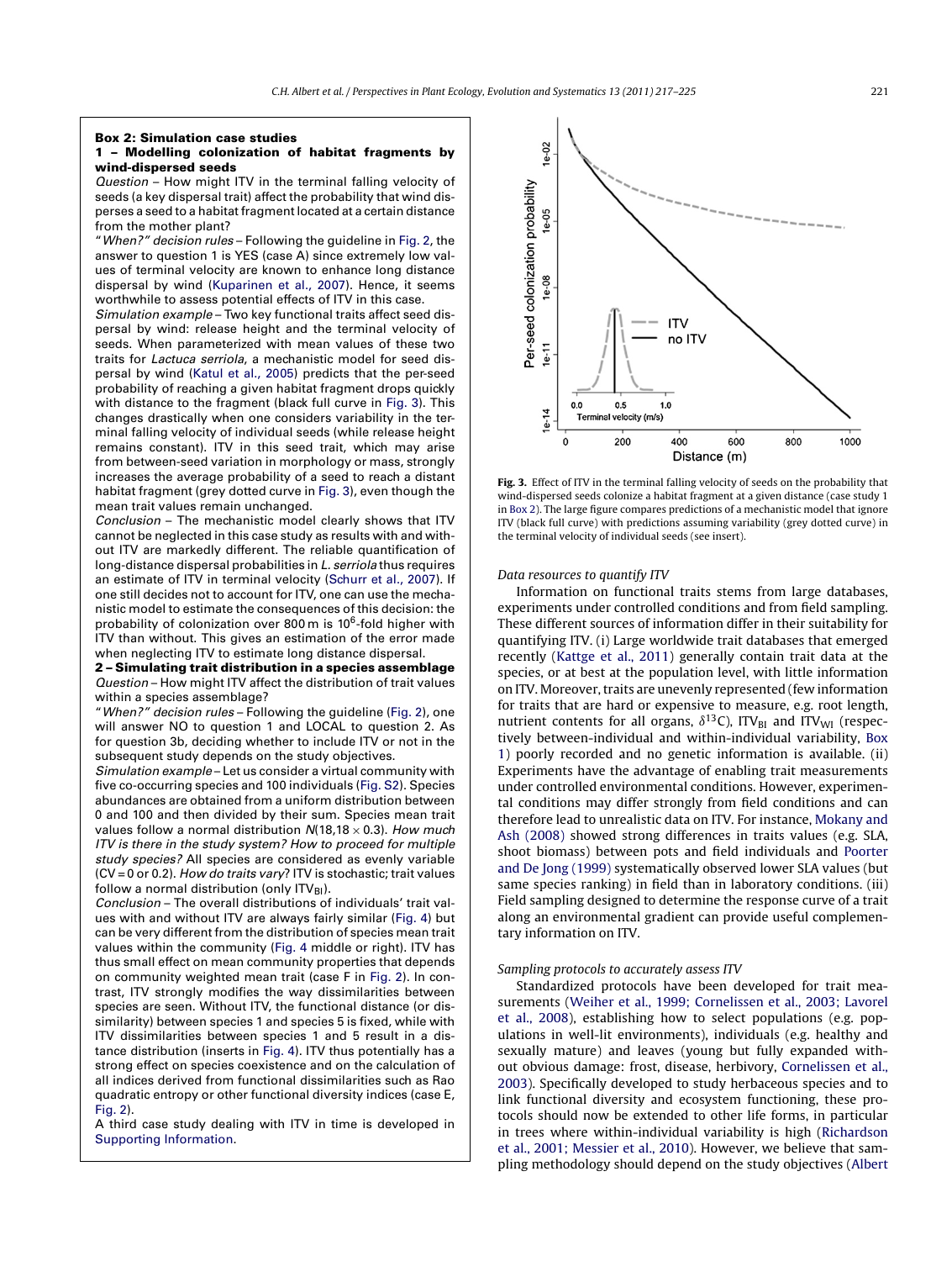et [al.,](#page-7-0) [2010c\).](#page-7-0) In particular when analyzing community assembly, or the effects of biotic interactions (e.g. herbivory or competition) on species performance or community attributes (e.g. species richness, functional composition), individuals should be randomly selected ([de](#page-7-0) [Bello](#page-7-0) et [al.,](#page-7-0) [2010\).](#page-7-0) All the individuals of all the coexisting species are involved in these processes, independently of their age or whether they are damaged or not. As for the sampling effort, estimation of variance of trait values in species-rich plant communities requires considerable effort [\(Baraloto](#page-7-0) et [al.,](#page-7-0) [2010\)](#page-7-0) and [Hulshof](#page-7-0) [and](#page-7-0) [Swenson](#page-7-0) [\(2010\)](#page-7-0) showed that more than 10 individuals per species are necessary to be able to reliably distinguish tree species based on their leaf traits in a dry tropical forest.

## Statistical methods to estimate ITV

Different statistical methods can be used to estimate ITV, from simple distribution moment estimation to complex mixed models parameterization.

A trait can be considered as a random variable drawn from a probability distribution, the choice of which (e.g. Normal, Binomial, Poisson) depends on the trait properties (e.g. categorical, continuous). As a simple example, let the trait  $y_i$  of the *i*th individual follow a normal distribution with mean  $\mu$  and variance  $\sigma^2$  (illustration in [Box](#page-4-0) [2\).](#page-4-0)

$$
y_i \sim N(\mu, \sigma^2) \tag{1}
$$

ITV can be estimated by computing the central moments of the trait distribution (e.g. variance), its quantiles or its coefficient of variation (CV= $\sigma/\mu$ ). CV has the advantage that it is dimensionless, to estimate ITV relative to the population or species mean, and to be comparable within and between species.

Though largely sufficient for many trait-based ecology studies, this approach has two pitfalls: (1) it does not account for measurement errors ([Clark](#page-7-0) et [al.,](#page-7-0) [2003;](#page-7-0) [Vieilledent](#page-7-0) et [al.,](#page-7-0) [2010\)](#page-7-0) that might remain even when using standardized protocols to reduce them as much as possible; (2) it is not able to depict the numerous sources of ITV (i.e. genetic, environmental) and its complex structure (i.e. population vs. individual; time vs. space), as well as to describe response curve of traits along gradients ([Box](#page-1-0) [1\).](#page-1-0) Therefore, in a more complex way, ITV can be estimated with hierarchical mixed models that can quantify the components of variability resulting from each source (variance partitioning), and assessing trait response curves along environmental gradients while accounting for the sampling strategy by which data have been collected. The full statistical model would include genetic, environmental and interaction sources as well as spatial and temporal structure ([Box](#page-1-0) [1\).](#page-1-0) The trait value  $y_{it}$  of the ith individual at time t can be expressed as follows:

$$
y_{it} \sim N(\text{fixed}: G_i + E_{it} + G_i \times E_{it}, \text{random}: S_i + T_t, \sigma^2)
$$
 (2)

This model includes fixed effects for the genotype  $(G_i)$ , the environment ( $E_{it}$ ) and the genetic  $\times$  environment interaction ( $G_i \times E_{it}$ ), G and E representing respectively single or various alleles and environmental variables. It also includes random effects structuring the potentially large residual variability ([Clark,](#page-7-0) [2010\).](#page-7-0)  $S_i$  gives the space random effect, such as  $S_i \sim N(0,V_s)$  and can also be a nested effect if several levels are represented hierarchically (population, gradi-ents, as in [Albert](#page-7-0) et [al.,](#page-7-0) [2010b;](#page-7-0) [Messier](#page-7-0) et al., [2010\).](#page-7-0)  $T_t$  gives the time random effect, such as  $T_t \sim N(0, V_T)$ . The full model requires large datasets for the estimation of the numerous parameters. As an indication, we can say that at least 10 individuals (respectively 10 repeated observations) are necessary to estimate  $V<sub>S</sub>$  (respectively  $V_T$ ), so around 100 measurements in total per species [\(Vieilledent](#page-8-0) et [al.,](#page-8-0) [2010\).](#page-8-0) Sub-models of Eq. (2) require less data and have already been used, such as models including only a hierarchical spatial structure (Si, [Hulshof](#page-7-0) [and](#page-7-0) [Swenson,](#page-7-0) [2010;](#page-7-0) [Messier](#page-7-0) et [al.,](#page-7-0) [2010\)](#page-7-0) or models including a hierarchical spatial structure and fixed environmental effects ( $S_i$  and  $E_i$ , [Albert](#page-7-0) et [al.,](#page-7-0) [2010b;](#page-7-0) [Scheepens](#page-7-0) et al., [2010\).](#page-7-0)

## Testing the importance of ITV with simulation studies

The decision to include ITV can also be motivated (e.g. cases A, C, E, [Fig.](#page-3-0) 2) by virtual ecology simulations [\(Zurell](#page-8-0) et [al.,](#page-8-0) [2010\),](#page-8-0) i.e. by simulating ITV in a realistic way based on real mean trait data for the studied species and on our current knowledge of ITV (drivers, structure, extent, [Box](#page-1-0) [1\).](#page-1-0) Simulation tests are a powerful evaluation framework that can be used: (1) before starting a study to evaluate the sensitivity of the variables (e.g. functional diversity) under scrutiny to ITV [\(Courbaud](#page-7-0) et [al.,](#page-7-0) [2010\);](#page-7-0) (2) to account for ITV when not enough data is available; (3) to assess how robust results are to different amounts of ITV ([Lichstein](#page-8-0) et [al.,](#page-8-0) [2007\).](#page-8-0) A guideline to develop such simulation tests is proposed in the following and illustrated in [Box](#page-4-0) [2](#page-4-0) (see also [Supporting](#page-7-0) [Information\).](#page-7-0)

To design simulation tests one should first address the three following questions:

- (1) How much ITV is there in the study system? The above section (Quantifying ITV) can help answering this question. When no quantification is available, one can use a range of  $\sigma$  or CV to test different levels of variability (e.g. [Cianciaruso](#page-7-0) et [al.,](#page-7-0) [2009;](#page-7-0) e.g. [Albert](#page-7-0) et [al.,](#page-7-0) [2011\)](#page-7-0) using realistic orders of magnitude of ITV for different traits that can be found in the literature (e.g. [Cornelissen](#page-7-0) et [al.,](#page-7-0) [2003;](#page-7-0) e.g. [Albert](#page-7-0) et [al.,](#page-7-0) [2010b\).](#page-7-0) One should also ask whether traits under investigation are evenly variable (see [Box](#page-1-0) [1](#page-1-0) and [Albert](#page-7-0) et [al.,](#page-7-0) [2011\).](#page-7-0)
- (2) How do traits vary? Three forms of ITV can be simulated.
	- $(i)$  Stochastic ITV: the sources of ITV being unknown, traits values are then considered as a random variable following a distribution of probability (e.g. a normal distribution,  $N(\mu,$  $\sigma^2$ )). This way of dealing with ITV substitutes for limited knowledge of actual mechanisms, but a random component can also be structured in space or time [\(Vieilledent](#page-8-0) et [al.,](#page-8-0) [2010\).](#page-8-0)
	- (ii) Deterministic ITV: ITV being contingent on a factor, such as an environmental gradient (e.g. temperature) or a known genetic factor, trait values are then considered as a function of this factor (E, G, their interaction). Intraspecific response curves of traits along gradients are now better described [\(Fonseca](#page-7-0) et [al.,](#page-7-0) [2000;](#page-7-0) [Wright](#page-7-0) et [al.,](#page-7-0) [2006;](#page-7-0) [Thuiller](#page-7-0) et [al.,](#page-7-0) [2010\)](#page-7-0) and can help define the function E.
	- (iii) Combinations of deterministic and stochastic ITV: ITV is contingent on known and unknown environmental factors. Traits then follow a normal distribution whose mean is function of an environmental gradient  $N(E, \sigma^2)$  (and/or a genetic factor, G).
- (3) How to proceed for multiple study species? One should ask whether some species are more variable than others and how their trait values vary simultaneously in the environment (see [Albert](#page-7-0) et [al.,](#page-7-0) [2011\).](#page-7-0) Are their ITVs driven by the same sources or factors and then, can their ITVs be represented in the same way (stochastic vs. deterministic)? Is the relative order of species values for a given trait always maintained (do response curves intersect) or can it be reversed in specific conditions? Answering these questions will lead to realistic definitions of functions  $E_i$  (for the species j) and distributions of traits values for the different species.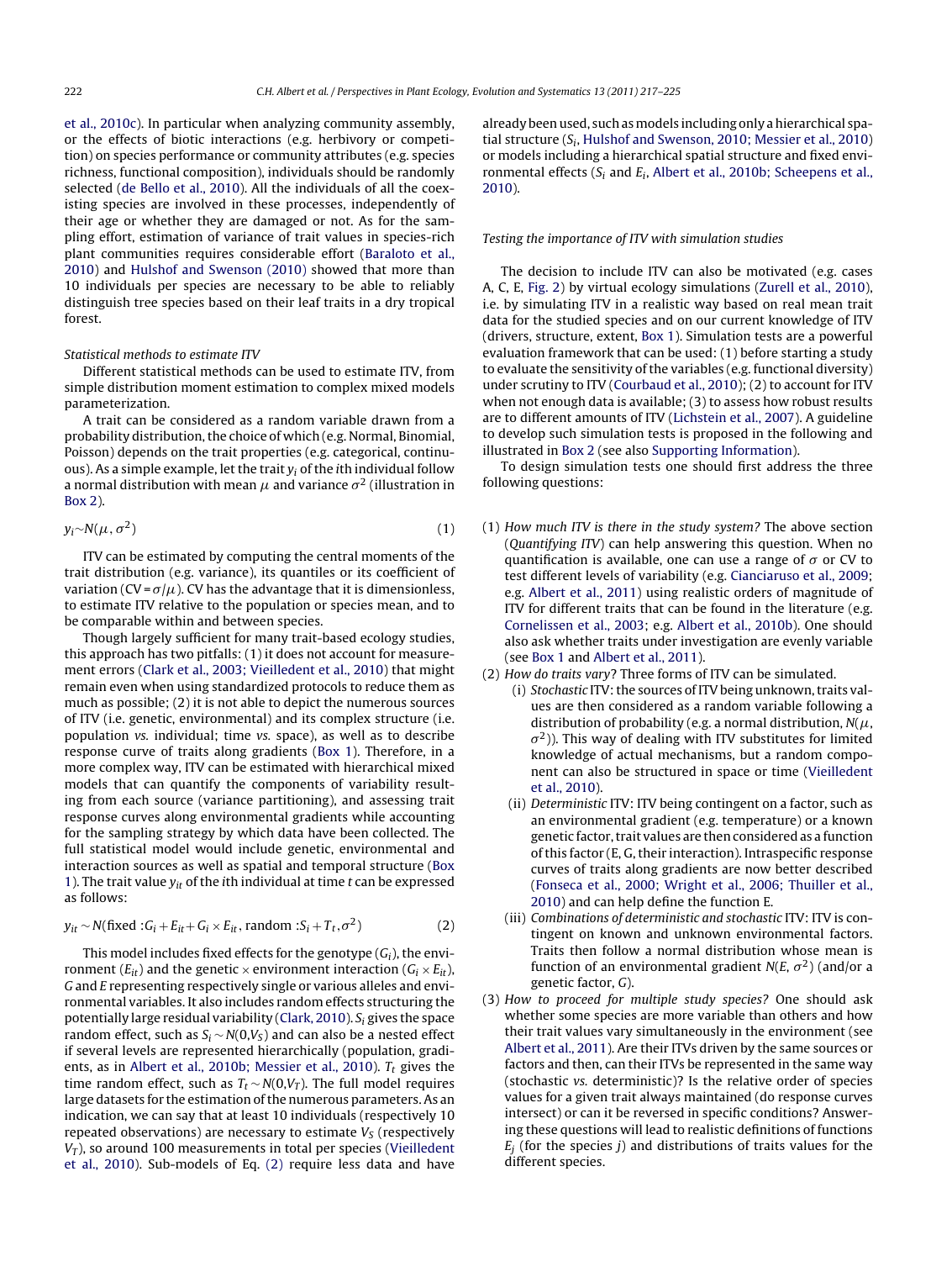<span id="page-6-0"></span>

**Fig. 4.** Trait values distributions for three simulation runs for case study 2 in [Box](#page-4-0) [2](#page-4-0) – species mean trait values (grey segments), species mean trait values distribution (full black curve), individuals' trait values distribution without ITV (grey dotted curve) and with ITV (black dotted curve). Trait values distribution within species (grey curves), density represents their relative abundance in the assemblage. The insert graphs give the distribution of functional distances that are possible between individuals from species 1 and 5 with ITV (curve) and without ITV (segment).

Once these questions are answered, one can create semi-virtual datasets containing trait values defined from the true mean trait values and the chosen levels (question 1) and forms of ITV (question 2), and carry out ecological calculations (e.g.functional diversity) or analyses (e.g. test for assembly rules) in the same way as one would process empirical data. Comparing the results obtained with and without various forms of ITV helps to quantify the potential benefit of studying ITV and make informed decisions on whether to neglect it or not, depending on the expected reliability. This requires setting acceptable error levels as done in statistical tests (e.g.  $5\%$ ). If the tolerated error level is exceeded, one will have to use local trait values and not means (see [Albert](#page-7-0) et [al.,](#page-7-0) [2011\).](#page-7-0) For stochastic or deterministic and stochastic ITV, repeating the simulations multiple times will give confidence intervals for error assessment.

# **Conclusion and future directions**

It is our hope that this article will stimulate discussion and thoughts as to when and how accounting for ITV in trait-based plant ecology and help move this conceptual domain to a more quantitative approach. We proposed a first set of rules and steps to orientate the inclusion of ITV in ecological studies from conceptual design of the study to sampling protocols and simulation tests. Three main lines of research seem promising for the future development of quantitative trait-based ecology and the improvement of the guidelines presented here.

- 1. ITV should be better quantified throughout plant biomes. This is a time-consuming task that should be done in absolute terms (magnitude of ITV, [Box](#page-1-0) [1\),](#page-1-0) and also in relative terms, i.e. determining how ITV is structured (ITV<sub>pop</sub>, ITV $_{BI}$ , ITV<sub>WI</sub>, [Box](#page-1-0) [1\),](#page-1-0) what are its main sources (genetic vs. environmental, [Box](#page-1-0) [1\)](#page-1-0) and its main drivers (e.g. climate). Realistic orders of magnitude and possible ranges of relative importance of each component or drivers are necessary to elaborate realistic and useful simulation tests of ITV in the future. Moreover, as stated earlier, quantitative evidence to evaluate our SVP assumption is still lacking. In particular the intermediate scales (regional) have been poorly studied in this respect. Finally, ITV should more often be quantified in terms of relationships between traits and gradients ([Pulliam,](#page-8-0) [2000;](#page-8-0) [Sugiyama,](#page-8-0) [2003\).](#page-8-0) These response curves have to be investigated at the intraspecific level as they cannot be extrapolated from interspecific response curves [\(Abrams,](#page-7-0) [1994;](#page-7-0) [Ryser](#page-7-0) [and](#page-7-0) [Eek,](#page-7-0) [2000;](#page-7-0) [Albert](#page-7-0) et [al.,](#page-7-0) [2010b\).](#page-7-0)
- 2. Future studies should preferentially consider individuals' trait syndromes (set of traits), as it is not single traits but the entire trait syndrome that influences individuals' fitness [\(Marks](#page-8-0)

[and](#page-8-0) [Lechowicz,](#page-8-0) [2006;](#page-8-0) [Wilson](#page-8-0) [and](#page-8-0) [Nussey,](#page-8-0) [2009\).](#page-8-0) [Meziane](#page-8-0) [and](#page-8-0) [Shipley](#page-8-0) [\(1999\)](#page-8-0) and [Ryser](#page-8-0) [and](#page-8-0) [Eek](#page-8-0) [\(2000\)](#page-8-0) indeed emphasized how important it is to regard phenotypic plasticity at the whole plant level, because traits are not independent and respond together due to trade-offs between different plant functions ([Díaz](#page-7-0) [and](#page-7-0) [Cabido,](#page-7-0) [1997\).](#page-7-0) To do so, [Wilson](#page-8-0) [and](#page-8-0) [Nussey](#page-8-0) [\(2009\)](#page-8-0) suggested using multivariate methods (e.g. [Albert](#page-7-0) et [al.,](#page-7-0) [2010a\)](#page-7-0) that would help integrating ecological and evolutionary perspectives on individual 'quality' (and thus variability). Further considering an individual's syndrome is however not straightforward as simultaneous measures of many traits are required, as well as a good knowledge on which trait(s) affects individual fitness. Intraspecific trade-offs indeed seem to be different from interspecific trade-offs, as shown for the architecture of hydraulic systems in trees ([Martinez-Vilalta](#page-8-0) et [al.,](#page-8-0) [2009\)](#page-8-0) or the trade-off between leaf traits and vegetative height [\(Albert](#page-7-0) et [al.,](#page-7-0) [2010a\),](#page-7-0) and should consequently be studied more deeply [\(He](#page-7-0) et [al.,](#page-7-0) [2009\).](#page-7-0)

3. As already suggested by [Hughes](#page-7-0) et [al.](#page-7-0) [\(2008\)](#page-7-0) collaborative research in evolutionary and ecological ecology would help considerably to develop our knowledge on ITV. It seems particularly important to disentangle for sets of species (core objective in functional ecology) the relative importance of genetic variability vs. the other drivers of ITV (core objective in evolutionary biology), as the proportion of genetic variation determines species evolutionary response to global changes ([Lavergne](#page-8-0) et [al.,](#page-8-0) [2010\).](#page-8-0) Simultaneous quantification of genetic and environmental sources of ITV can be done by coupling field and common garden experiments [\(Booth](#page-7-0) [and](#page-7-0) [Grime,](#page-7-0) [2003;](#page-7-0) [Byars](#page-7-0) et [al.,](#page-7-0) [2007;](#page-7-0) [Magnani,](#page-7-0) [2009;](#page-7-0) [Moloney](#page-7-0) et [al.,](#page-7-0) [2009;](#page-7-0) [Scheepens](#page-7-0) et [al.,](#page-7-0) [2010\).](#page-7-0) In addition, experimentally controlling the genetic source of ITV to investigate its consequences for the ecological properties of populations, communities and ecosystems, requires identifying links between genotypes and phenotypes under various environmental conditions. Although genotypes directly influence trait values (syndromes), it is the trait values that influence individual plant interactions. Experiments that have been carried out so far (e.g. [Booth](#page-7-0) [and](#page-7-0) [Grime,](#page-7-0) [2003;](#page-7-0) [Crutsinger](#page-7-0) et [al.,](#page-7-0) [2006;](#page-7-0) [Ehlers](#page-7-0) et [al.,](#page-7-0) [2008;](#page-7-0) [Whitlock](#page-7-0) et [al.,](#page-7-0) [2010\)](#page-7-0) used genotypic richness as a surrogate of ITV measurement, but have not directly assessed corresponding phenotypic variability (but see [Crutsinger](#page-7-0) et [al.,](#page-7-0) [2009\).](#page-7-0) An ideal direction would thus be to develop gradients of trait values ("phenotypic gradients"), as was done by [Schluter](#page-8-0) [\(1994\)](#page-8-0) on fishes to investigate interspecific competition. Using phenotypic gradients driven by genotypic richness will probably help move the field along to more quantitative traits-based plant ecology.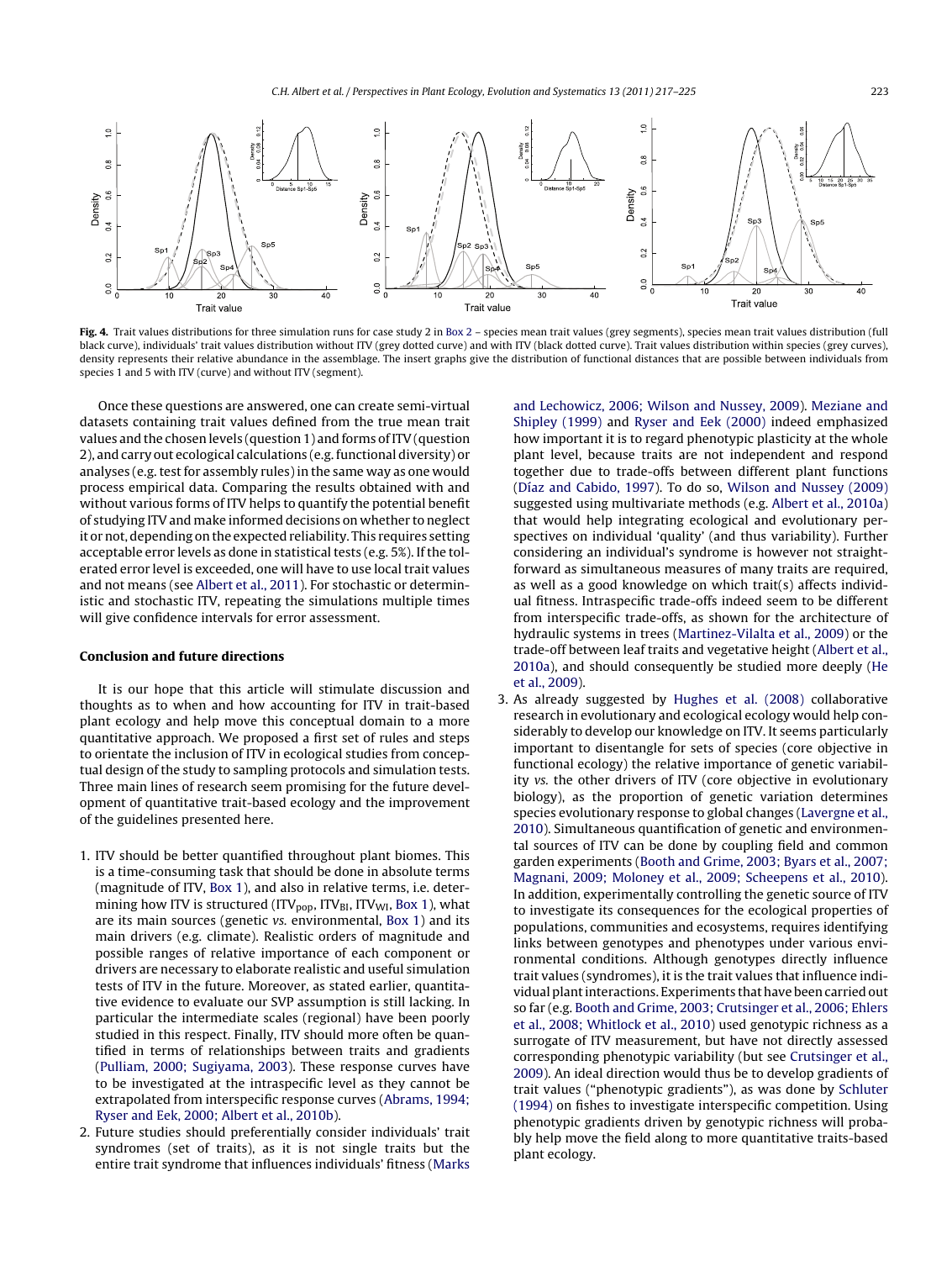#### <span id="page-7-0"></span>**Acknowledgements**

We acknowledge Wilfried Thuiller, Sandra Lavorel, Georges Kunstler and Benoît Courbaud for fruitful discussions on ITV, and Andrew Gonzalez, Bernhard Schmid and two anonymous reviewers for their helpful and constructive comments on the manuscript. CHA was funded by ANR CIS 3Worlds (ANR-07-CIS7), ANR DIVERSI-TALP (ANR-07-BDIV-014), Qdiv (ANR-05-BDIV-009) projects and a fellowship from la Région Rhône-Alpes (France). FG was funded by ANR-MEEDDAT VITAL (BDIV No. 09P00954) project and a fellowship of the region "Basse Normandie" (France). FMS acknowledges support from the European Union through Marie Curie Transfer of Knowledge Project FEMMES (MTKD-CT-2006-042261). CV was supported by a Marie Curie International Outgoing Fellowship within the 7th European Community Framework Program (DiversiTraits project, no. 221060).

#### **Appendix A. Supplementary data**

Supplementary data associated with this article can be found, in the online version, at [doi:10.1016/j.ppees.2011.04.003](http://dx.doi.org/10.1016/j.ppees.2011.04.003).

#### **References**

- Abrams, M.D., 1994. Genotypic and phenotypic variation as stress adaptations in temperate tree species – a review of several case-studies. Tree Physiology 14, 833–842.
- Al Haj Khaled, R., Duru, M., Theau, J.P., Plantureux, S., Cruz, P., 2005. Variation in leaf traits through seasons and N-availability levels and its consequences for ranking grassland species. Journal of Vegetation Science 16, 391–398.
- Albert, C.H., de Bello, F., Boulangeat, I., Pellet, G., Lavorel, S., Thuillet, W., 2011. On the importance of intraspecific variability for the quantification of functional diversity, [doi:10.1111/j.1600-0706.2011.19672.x.](http://dx.doi.org/10.1111/j.1600-0706.2011.19672.x)
- Albert, C.H., Thuiller, W., Yoccoz, N.G., Douzet, R., Aubert, S., Lavorel, S., 2010a. A multi-trait approach reveals the structure and the relative importance of intraversus interspecific variability in plant traits. Functional Ecology 24, 1192-1201.
- Albert, C.H., Thuiller, W., Yoccoz, N.G., Soudant, A., Boucher, F., Saccone, P., Lavorel, S., 2010b. Intraspecific functional variability: extent, structure and sources of variation. Journal of Ecology 98, 604–613.
- Albert, C.H., Yoccoz, N.G., Edwards, T.C.J., Graham, C.H., Zimmermann, N.E., Thuiller, W., 2010c. Sampling in ecology and evolution—bridging the gap between theory and practice. Ecography 33, 1028–1037.
- Baraloto, C., Paine, C.E.T., Patino, S., Bonal, D., Herault, B., Chave, J., 2010. Functional trait variation and sampling strategies in species-rich plant communities. Functional Ecology 24, 208–216.
- Bolnick, D.I., Svanback, R., Fordyce, J.A., Yang, L.H., Davis, J.M., Hulsey, C.D., Forister, M.L., 2003. The ecology of individuals: incidence and implications of individual specialization. American Naturalist 161, 1–28.
- Bolnick, D.I., Amarasekare, P., Araùjo, M.S., Bürger, R., Levine, J.M., Novak, M., Rudolf, V.H.W., Schreiber, S.J., Urban, M.C., Vasseur, D.A., 2011. Why intraspecific trait variation matters in community ecology. Trends in Ecology and Evolution 26, 183–192.
- Bonnier, G., 1887. Note sur des cultures comparées de mêmes espèces à diverses altitudes. Bulletin de la Société Botanique de France t xxxiv, 467–469.
- Booth, R.E., Grime, J.P., 2003. Effects of genetic impoverishment on plant community diversity. Journal of Ecology 91, 721-730.
- Byars, S.G., Papst, W., Hoffmann, A.A., 2007. Local adaptation and cogradient selection in the alpine plant, Poa hiemata, along a narrow altitudinal gradient. Evolution 61, 2925–2941.
- Calow, P., 1987. Towards a definition of functional ecology. Functional Ecology 1, 57–61.
- Cianciaruso, M.V., Batalha, M.A., Gaston, K.J., Petchey, O.L., 2009. Including intraspecific variability in functional diversity. Ecology 90, 81–89.
- Clark, J.S., 2010. Individuals and the variation needed for high species diversity in forest trees. Science 327, 1129–1132.
- Clark, J.S., Mohan, J., Dietze, M., Ibanez, I., 2003. Coexistence: how to identify trophic trade-offs. Ecology 84, 17–31.
- Coleman, J.S., McConnaughay, K.D.M., Ackerly, D.D., 1994. Interpreting phenotypic variation in plants. Trends in Ecology & Evolution 9, 187–191.
- Cornelissen, J.H.C., Lavorel, S., Garnier, E., Díaz, S., Buchmann, N., Gurvich, D.E., Reich, P.B.,ter Steege, H., Morgan, H.D., van der Heijden, M.G.A., Pausas, J.G., Poorter, H., 2003. Handbook of protocols for standardised and easy measurement of plant functional traits worldwide. Australian Journal of Botany 51, 308–335.
- Cornelissen, J.H.C., Sibma, F., Van Logtestijn, R.S.P., Broekman, R.A., Thompson, K., 2011. Leaf pH as a plant trait: species-driven rather than soil-driven variation. Functional Ecology (online) 25, 449–455.
- Cornwell, W.K., Ackerly, D.D., 2009. Community assembly and shifts in plant trait distributions across an environmental gradient in coastal California. Ecological Monographs 79, 109–126.
- Courbaud, B., Vieilledent, G., Kunstler, G., 2010. Intra-specific variability and the competition-colonisation trade-off: coexistence, abundance and stability patterns. Theoretical Ecology, doi:10.1007/s12080-010-0095-8.
- Crutsinger, G.M., Collins, M.D., Fordyce, J.A., Gompert, Z., Nice, C.C., Sanders, N.J., 2006. Plant genotypic diversity predicts community structure and governs an ecosystem process. Science 313, 966–968.
- Crutsinger, G.M., Sanders, N.J., Classena, A.T., 2009. Comparing intra-and interspecific effects on litter decomposition in an old-field ecosystem. Basic and Applied Ecology 10, 535–543.
- de Bello, F., Lavorel, S., Albert, C.H., Thuiller, W., Grigulis, K., Dolezal, J., Janecek, S., Leps, J., 2010. Quantifying the relevance of intraspecific trait variability for functional diversity. Methods in Ecology and Evolution 2, 163–174.
- DeWitt, T.J., Sih, A., Wilson, D.S., 1998. Costs and limits of phenotypic plasticity. Trends in Ecology & Evolution 13, 77–81.
- Díaz, S., Cabido, M., 1997. Plant functional types and ecosystem function in relation to global change. Journal of Vegetation Science 8, 463–474.
- Diaz, S., Hodgson, J.G., Thompson, K., Cabido, M., Cornelissen, J.H.C., Jalili, A., Montserrat-Marti, G., Grime, J.P., Zarrinkamar, F., Asri, Y., Band, S.R., Basconcelo, S., Castro-Diez, P., Funes, G., Hamzehee, B., Khoshnevi, M., Perez-Harguindeguy, N., Perez-Rontome, M.C., Shirvany, F.A.,Vendramini, F., Yazdani, S.,Abbas-Azimi, R., Bogaard, A., Boustani, S., Charles, M., Dehghan, M., de Torres-Espuny, L., Falczuk, V., Guerrero-Campo, J., Hynd, A., Jones, G., Kowsary, E., Kazemi-Saeed, F., Maestro-Martinez, M., Romo-Diez, A., Shaw, S., Siavash, B., Villar-Salvador, P., Zak, M.R., 2004. The plant traits that drive ecosystems: evidence from three continents. Journal of Vegetation Science 15, 295–304.
- Diaz, S., Lavorel, S., de Bello, F., Quetier, F., Grigulis, K., Robson, M., 2007. Incorporating plant functional diversity effects in ecosystem service assessments. Proceedings of the National Academy of Sciences of the United States of America 104, 20684–20689.
- Ehlers, A., Worm, B., Reusch, T.B.H., 2008. Importance of genetic diversity in eelgrass Zostera marina for its resilience to global warming. Marine Ecology-Progress Series 355, 1–7.
- Fisher, R.A., 1930. Genetics, mathematics, and natural selection. Nature 126, 805–806.
- Fonseca, C.R., Overton, J.M., Collins, B., Westoby, M., 2000. Shifts in traitcombinations along rainfall and phosphorus gradients. Journal of Ecology 88, 964–977.
- Freschet, G.T., Cornelissen, J.H.C., van Logtestijn, R.S.P., Aerts, R., 2010. Evidence of the 'plant economics spectrum' in a subarctic flora. Journal of Ecology 98, 362–373.
- Garnier, E., Cortez, J., Billès, G., Navas, M.-L., Roumet, C., Debussche, M., Laurent, G., Blanchard, A., Aubry, D., Bellmann, A., Neill, C., Toussaint, J.-P., 2004. Plant functional markers capture ecosystem properties during secondary succession. Ecology 85, 2630–2637.
- Garnier, E., Laurent, G., Bellmann, A., Debain, S., Berthelier, P., Ducout, B., Roumet, C., Navas, M.-L., 2001. Consistency of species ranking based on functional leaf traits. New Phytologist 152, 69–83.
- Garrett, K.A., Zuniga, L.N., Roncal, E., Forbes, G.A., Mundt, C.C., Su, Z., Nelson, R.J., 2009. Intraspecific functional diversity in hosts and its effect on disease risk across a climatic gradient. Ecological Applications 19, 1868–1883.
- Geber, M.A., Griffen, L.R., 2003. Inheritance and natural selection on functional traits. International Journal of Plant Sciences 164, S21–S42.
- Grassein, F., Till-Bottraud, I., Lavorel, S., 2010. Plant resource use strategies: the importance of phenotypic plasticity in response to a productivity gradient for two subalpine species. Annals of Botany 106, 637–645.
- Grime, J.P., 1998. Benefits of plant diversity to ecosystems: immediate, filter and founder effects. Journal of Ecology 86, 902–910.
- Grime, J.P., 2006. Trait convergence and trait divergence in herbaceous plant communities: mechanisms and consequences. Journal of Vegetation Science 17, 255–260.
- Gubsch, M., Buchmann, N., Schmid, B., Schulze, E.-D., Lipowsky, A., Roscher, C., 2011. Differential effects of plant diversity on functionaltrait variation of grass species. Annals of Botany 107, 157–169.
- He, J.-H., Wang, X., Flynn, D.F.B., Wang, L., Schmid, B., Fang, J., 2009. Taxonomic, phylogenetic, and environmental trade-offs between leaf productivity and persistence. Ecology 90, 2779–2791.
- Hooper, D.U., Chapin III, F.S., Ewel, J.J., Hector, A., Inchausti, P., Lavorel, S., Lawton, J.H., Lodge, D.M., Loreau, M., Naeem, S., Schmid, B., Setälä, H., Symstad, A.J., Vandermeer, J., Wardle, D.A., 2005. Effects of biodiversity on ecosystem functioning: a consensus of current knowledge. Ecological Monographs 75, 3–35.
- Hughes, A.R., Inouye, B.D., Johnson, M.T.J., Underwood, N., Vellend, M., 2008. Ecological consequences of genetic diversity. Ecology Letters 11, 609–623.
- Hulshof, C.M., Swenson, N.G., 2010. Variation in leaf functional trait values within and across individuals and species: an example from a Costa Rican dry forest. Functional Ecology 24, 217–223.
- Jung, V., Violle, C., Mondy, C., Hoffmann, L., Muller, S., 2010. Intraspecific variability and trait-based community assembly. Journal of Ecology 98, 1134– 1140.
- Kattge, J., Ogle, K., Bönisch, G., Díaz, S., Lavorel, S., Madin, J., Nadrowski, K., Nöllert, S., Sartor, K., Wirth, K., 2011. A generic structure for plant trait databases. Methods in Ecology ad Evolution 2, 202–213.